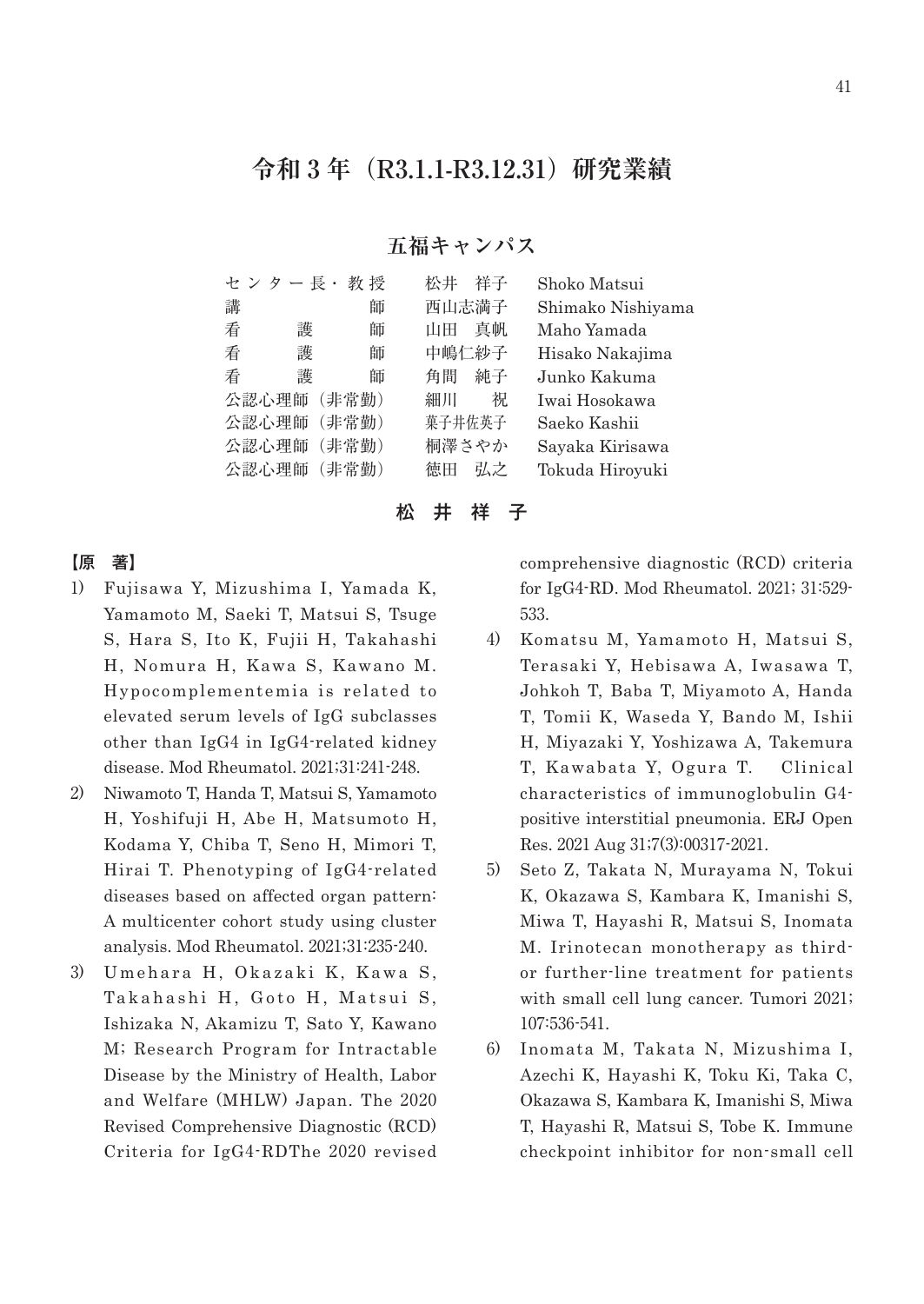lung cancer with negative or low tumor PD-L1 expression. Cancer Diagnosis and Prognosis 2021;1:173-177.

- 7) Waseda Y, Yamada K, Mizuguchi K, Ito K, Watanabe S, Zuka M, Ishizuka T, Malissen M, Malissen B, Kawano M, Matsui S. The pronounced lung lesions developing in LATY136F knock-in mice mimic human IgG4-related lung disease PLoS One. 2021 Mar 4;16(3):e0247173.
- 8) 松井祥子. 大学入学センター試験における救 護状況. 学園の臨床研究. 2021; 20:1-7.

### 【総 説】

- 1) 市川智巳, 松井祥子.自然リンパ球.消化器 病サイエンス. 2021;5(2):37(101).
- 2) 梅原久範, 岡崎和一, 川 茂幸, 高橋裕樹, 後 藤 浩, 松井祥子, 石坂信和, 赤水尚史, 佐 藤康晴, 川野充弘. 特別寄稿 2020年 改 訂IgG4関連疾患包括診断基準-The 2020 revised Complehensive Diagnostic (RDC) Criteria for IgG4-RD-. 日本内科学会誌.  $2021$ ;  $110(5)$ :  $962 - 969$ .
- 3) 篠田晃一郎, 松井祥子. Caplan 症候群. 別 冊日本臨床 領域別症候群シリーズNo 19 呼 吸器症候群(第3版)III 2021;170-173.
- 4) 松井祥子. IgG4関連呼吸器疾患 別冊日本 臨床 領域別症候群シリーズNo 19 呼吸器症 候群 (第 3版) III 2021 ; 313-318.

#### 【症例報告】

1) Hayashi K, Tokui K, Inomata M, Azechi K, Mizushima I, Takata N, Taka C, Okazawa S, Kambara K, Imanishi S, Miwa T, Hayashi R, Matsui S, Nomura S, Tobe K. Case Series of Pleomorphic Carcinoma of the Lung Treated With Immune Checkpoint Inhibitors. In Vivo. 2021;35:1687-1692.

## 【学会報告】

- 1) Matsui S, Okazawa S, Tokui K, Azechi K, Tanaka N, Hayashi K, Taka C, Imanishi S, Kambara K, Inomata M, Tobe K. Malignancies concomitant with IgG4 related respiratory disease. ATS 2021 Virtual; 2021 May 14-19, San Diego. (On line)
- 2) Matsui S, Okazawa S, Tokui K, Kambara K, Imanishi S, Taka C, Inomata M, Komatsu M, Yamamoto H, Tobe K. Allergy in IgG4 related disease. Allergy in IgG4-related disease The 25th Congress of the Asian pacific Society of Respirology. Nov 20-21, Kyoto. (On line)
- 3) Matsui S.Involvement of circulatory and respiratory organs in IgG4-RD. The  $4<sup>th</sup> International Symposium on IgG4$ related Disease. The  $13<sup>th</sup>$  Annual meeting of Japanese association of IgG4-related Disease. 2021 Dec2-4; Kitakyushu. (Hybrid)
- 4) Waseda Y, kimura S, Sonoda T, Mitsui M, Kadowaki M, Umeda Y, Anzai M, Handa T, Yamamoto H, Minamoto S, Egashira R, Tabata K, Sato Y, Matsui S, Ishizuka T.A case of anti-synthetase syndrome requiring differentiation from IgG4-related disease with interstitial lung disease alone. The  $4<sup>th</sup> International Symposium on IgG4$ related Disease. The  $13<sup>th</sup>$  Annual meeting of Japanese association of IgG4-related Disease. 2021 Dec2-4; Kitakyushu. (Hybrid)
- 5) Niwamoto T, Handa T, Matsui S, Yamamoto H, Komatsu M, Kawakami S, Fujinaga Y, Waseda Y, Minamoto S, Tanizawa K, Mori R, Yoshifuji H, Shiokawa M, Sakamoto R, Hirai T. Quantitative chest analysis of IgG4related respiratory disease, multicentric Castleman's disease, and sarcoidosis. The  $4^{\text{th}}$  International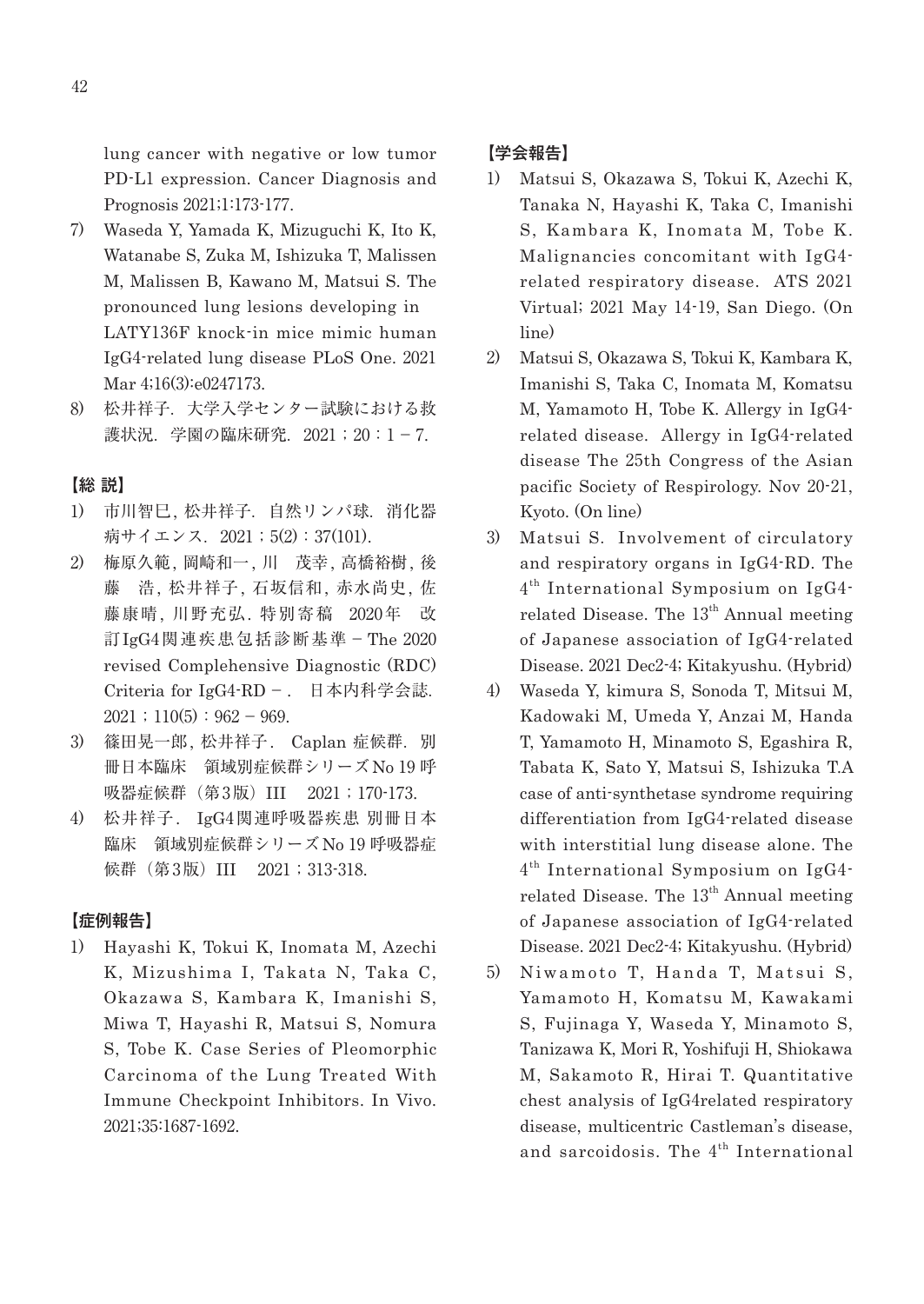Symposium on IgG4-related Disease. The 13th Annual meeting of Japanese association of IgG4-related Disease. 2021 Dec2-4; Kitakyushu. (Hybrid)

- 6) 猪又峰彦, 水島伊佐美, 畦地健司, 髙田巨 樹, 林 加奈, 徳井宏太郎, 高 千紘, 岡澤 成祐, 神原健太, 今西信悟, 三輪敏郎, 林 龍二, 松井祥子, 戸邉一之. EGFR遺伝子変 異陽性例におけるPD-L1とPFS・T790M遺 伝子変異検出割合との関連. Association of tumor PD-L1 expression with the T790M mutation and progression-free survival in patients with EGFR-mutant non-small cell lung cancer receiving EGFR-TKI therapy.) 第 61回日本呼吸器学会学術講演会; 2021 Apr 23; 東京(オンライン).
- 7) 岡澤成祐, 畦地健司, 水島伊佐美, 髙田巨樹, 林 加奈, 徳井宏太郎, 高 千紘, 神原健太, 今西信悟, 三輪敏郎, 林 龍二, 松井祥子, 猪 又峰彦. 当科における抗線維化薬投与症例の 進行性線維化を伴う間質性肺疾患としての 再評価. (Reevaluation as the progressive fibrosing interstitial lung disease of the case given antifibrosis medicine in our department.) 第 61回日本呼吸器学会学術講 演会; 2021 Apr 23; 東京(オンライン).
- 8) 今西信悟, 松本正大, 水島伊佐美, 㔟藤善大, 徳井宏太郎, 高 千紘, 岡澤成祐, 神原健太, 三輪敏郎, 松井祥子, 猪又峰彦. COPD症例 に対するトリプル製剤の処方経験の報告. 第 13回日本呼吸ケア・リハビリテーション学 会北陸地方会;2021 Jun 26;富山(オン ライン).
- 9) 㔟藤善大, 松本正大, 水島伊佐美, 林 加奈, 徳井宏太郎, 高 千紘, 岡澤成祐, 神原健太, 今西信悟, 三輪敏郎, 猪又峰彦, 林 龍二, 高 木康司, 井村譲二, 松井祥子. 免疫チェック ポイント阻害薬投与後に発症した急性腎不全 に対して、ステロイド治療が奏功した3例の 検討.第 87回呼吸器合同北陸地方会;2021

Nov 31;富山(オンライン).

- 10) 松井祥子, 小松雅宙, 山本 洋, 半田知宏, 早 稲田優子, 源 誠二郎, 蛇澤 晶. IgG4関 連呼吸器疾患診断基準の検討. 第29回日本 シェーグレン症候群学会. 2021. Sept 25-26; 札幌(オンライン)
- 11) 水島伊佐美, 岡澤成祐, 松本正大, 林 加奈, 㔟藤善大, 徳井宏太郎, 高 千紘, 神原健太, 今西信悟, 三輪敏郎, 猪又峰彦, 林 龍二, 松 井祥子. BRAF G469V陽性肺腺癌の脊髄転 移による対麻痺にダブラフェニブ/トラメチ ニブが有効であった1例. 免疫チェックポイ ント阻害剤を使用した肺多形癌の臨床経過の 提示(3例). 第 87 回呼吸器合同北陸地方会; 2021 Nov 31;富山(オンライン).
- 12) 猪又峰彦,津田岳志,鈴木健介,松本正大. 水島伊佐美,勢藤善大,徳井宏太郎,高千 紘,岡澤成祐,神原健太,今西信悟,三輪敏 郎,林龍二,松井祥子,正木康晶,谷口浩和, 戸邉一之. EGFR遺伝子変異陽性肺癌の免疫 チェックポイント阻害剤治療効果と患者背景 及びCD68陽性細胞との関係. 第 62会肺癌学 会学術集会;2021 Nov 26;横浜(ハイブリッ ド開催).
- 13) 岡澤成祐,勢藤善大,徳井宏太郎,高 千紘, 神原健太,今西信悟,三輪敏郎,松井祥子, 市川智巳 猪又峰彦. 好酸球性副鼻腔炎術 後に生じた肺野の粒状影にデュピルマブへの 変更が著効した難治性喘息の1例. 第3回 日本アレルギー学会北陸支部地方会;2021 Nov 28;富山(オンライン).

【その他】

- 1) 松井祥子.呼吸器領域分科会報告. 厚生労働 科学研究 難治性疾患克服研究事業 「IgG4 関連疾患並びに治療指針の確立を目指した 研究」班(中村班)第1回合同班会議;2021 Jul 11;(オンライン).
- 2) 松井祥子.呼吸器領域分科会報告. 厚生労働 科学研究 難治性疾患克服研究事業 「IgG4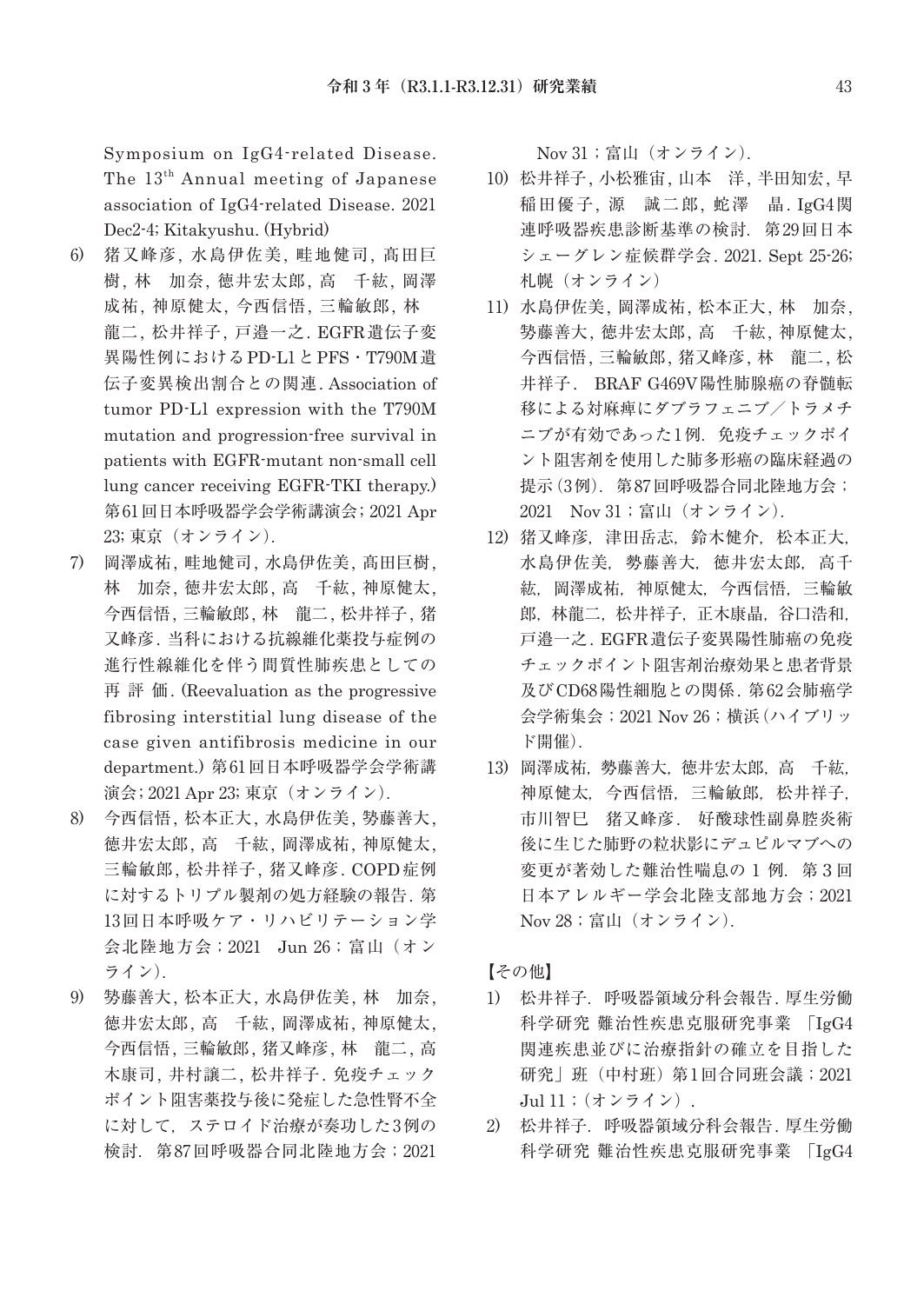関連疾患並びに治療指針の確立を目指した 研究」班(中村班)第 2回合同班会議; 2021 Dec 5; 九州大学(ハイブリッド).

3) 松井祥子.タバコと健康.青少年健康づくり 支援事業(新川厚生センター) 西部中学校; 2022 Jan 19; 富山.(オンライン)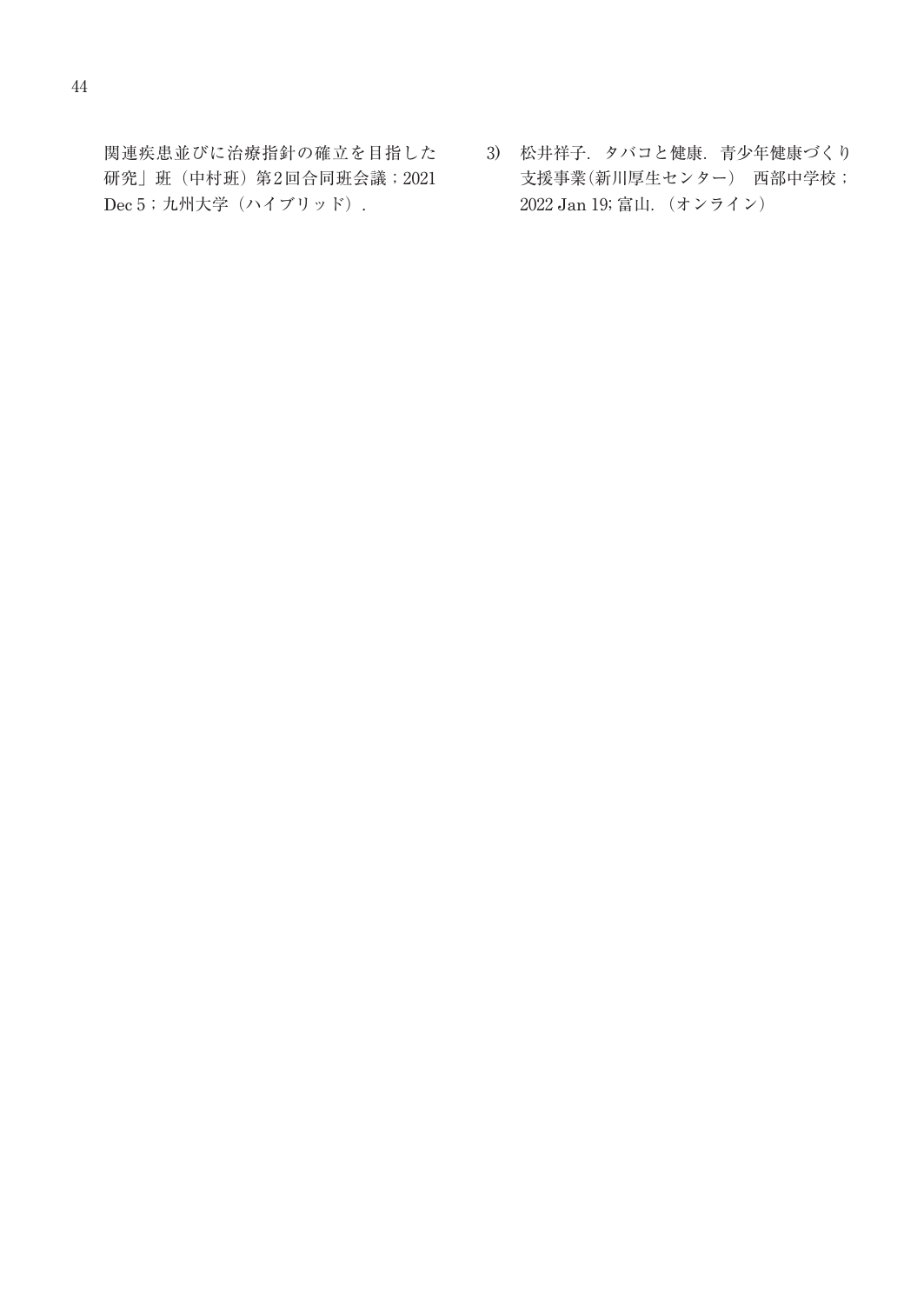西 山 志満子

## 【原 著】

- 1) Tateno T, Higuchi Y, Nakajima S, Sasabayashi D, Nakamura M, Ueno M, Mizukami Y, Nishiyama S, Takahashi T, Sumiyoshi T, Suzuki M. Features of Duration Mismatch Negativity Around the Onset of Overt Psychotic Disorders: A Longitudinal Study. Cereb Cortex. 2021 Mar 31;31(5):2416-2424. doi: 10.1093/cercor/ bhaa364.
- 2) Sasabayashi D, Yoshimura R, Takahashi T, Takayanagi Y, Nishiyama S, Higuchi Y, Mizukami Y, Furuichi A, Kido M, Nakamura M, Noguchi K, Suzuki M. Reduced Hippocampal Subfield Volume in Schizophrenia and Clinical High-Risk State for Psychosis. Front Psychiatry. 2021 Mar 22; doi:10.3389/fpsyt.2021.642048.
- 3) Takahashi T, Sasabayashi D, Takayanagi Y, Higuchi Y, Mizukami Y, Nishiyama S, Furuichi A, Kido M, Pham TV, Kobayashi H, Noguchi K, Suzuki M. Heschl's Gyrus Duplication Pattern in Individuals at Risk of Developing Psychosis and Patients With Schizophrenia. Front Behav Neurosci. 2021 Apr 20;15:647069. doi: 10.3389/ fnbeh.2021.647069.
- 4) Higuchi Y, Sumiyoshi T, Tateno T, Nakajima S, Sasabayashi D, Nishiyama S, Mizukami Y, Takahashi T, Suzuki M. Prolonged P300 Latency in Antipsychotic-Free Subjects with At-Risk Mental States Who Later Developed Schizophrenia. J Pers Med. 2021 Apr 21;11(5):327. doi: 10.3390/jpm11050327.
- 5) Sasabayashi D, Takayanagi Y, Takahashi T, Nishiyama S, Mizukami Y, Katagiri N, Tsujino N, Nemoto T, Sakuma A, Katsura

M, Omuro N, Okada N, Tada M, Suga M, Koike S, Nakamura M, Furuichi A, Kido M, Noguchi K, Yamasue H, Matsumoto K, Mizuno M, Kasai K, Suzuki M. Reduced cortical thickness of the paracentral lobule in at-risk mental state individuals with poor 1-year functional outcomes. Transl Psychiatry. 2021 Jul 14;11(1):396. doi: 10.1038/s41398-021-01516-2.

- 6) Takahashi T, Sasabayashi D, Takayanagi Y, Higuchi Y, Mizukami Y, Akasaki Y, Nishiyama S, Furuichi A, Pham TV, Kobayashi H, Noguchi K, Suzuki M. Potential contribution of pineal atrophy and pineal cysts toward vulnerability and clinical characteristics of psychosis. Neuroimage Clin. 2021 Aug 25;32:102805. doi: 10.1016/j.nicl.2021.102805.
- 7) Nakajima S, Higuchi Y, Tateno T, Sasabayashi D, Mizukami Y, Nishiyama S, Takahashi T, Suzuki M. Duration mismatch negativity predicts remission in first-episode schizophrenia patients. Front Psychiatry. 2021 Nov 25;12:777378. doi: 10.3389/fpsyt.2021.777378. eCollection 2021.

#### 【学会報告】

- 1) 西山志満子, 樋口悠子, 水上祐子, 笹林大 樹, 高橋 努, 鈴木道雄. Ultra High Risk for Psychosisの未発症における転帰不良と神経 認知機能障害の関連. 第 15回日本統合失調症 学会; 2021 Apr 9-10, 富山 (オンライン)口頭 (一般).
- 2) 西山志満子, 樋口悠子, 水上祐子, 笹林大樹, 高橋 努, 鈴木道雄. Wiggins内容尺度による Ultra High Risk for Psychosisの顕在発症前 におけるパーソナリティの特徴. 第 15回日本 統合失調症学会; 2021 Apr 9-10, 富山(オン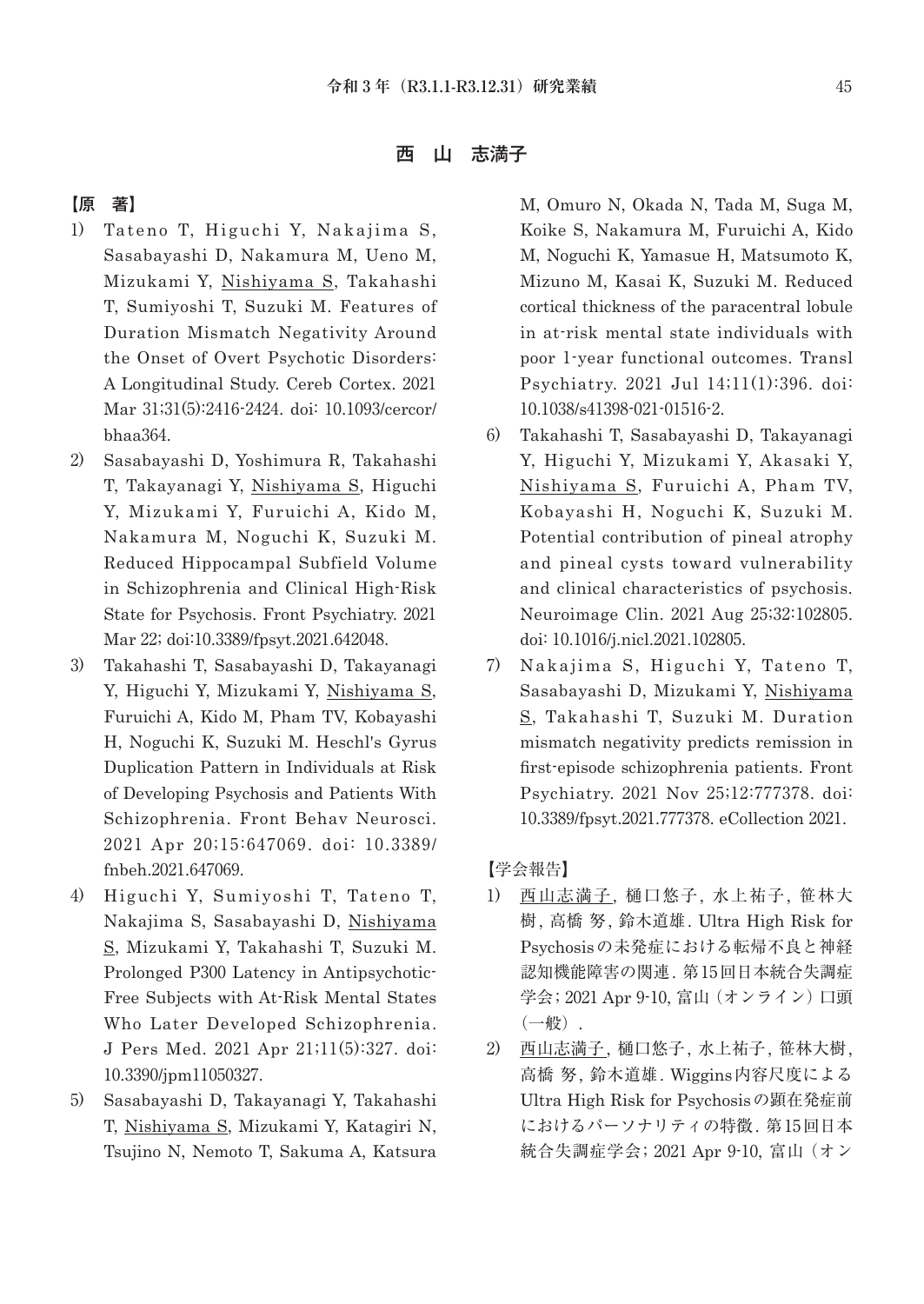ライン)口頭(一般).

- 3) 高橋 努, 樋口悠子, 水上祐子, 西山志満子, 中 村美保子, 笹林大樹, 西川祐美子, 住吉太幹, 鈴木道雄. 精神病発症危険状態において併 存精神疾患がQOL低下に及ぼす影響. 第 15 回日本統合失調症学会; 2021 Apr 9-10, 富山 (オンライン)口頭(一般).
- 4) 樋口悠子, 高橋 努, 笹林大樹, 西山志満子, 鈴木道雄. 神経発達症を背景に,精神病発 症リスク状態から統合失調症を発症した1例 ~ mismatch negativity測定結果からの考 察~ . 第 15回日本統合失調症学会;2021 Apr 9-10; 富山 (オンライン) 口頭 (一般).
- 5) 笹林大樹, 高柳陽一郎, 高橋努, 西山志満子, 水上祐子, 片桐直之, 辻野尚久,根本隆洋, 佐 久間篤, 桂雅宏, 大室則幸, 岡田直大, 多田真 理子, 管心, 小池進介, 山末英典,松本和紀, 水野雅文, 笠井清登, 鈴木道雄. 精神病発 症危険状態におけるgyrificationの偏倚と認 知機能障害との関連. 第 15回日本統合失調 症学会; 2021 Apr 9-10, 富山 (オンライン)口 頭(一般).
- 6) 古川夢乃, 水上祐子, 西山志満子, 樋口悠子, 立野貴大, 岡村静香, 中島達人, 高橋 努, 鈴 木道雄. ARMSと健常者のAQ-Jを用いた ASD傾向の差異について. ARMSと健常者の AQ-Jを用いたASD傾向の差異について. 第 15回日本統合失調症学会; 2021 Apr 9-10, 富 山(オンライン)口頭(一般).
- 7) 中島 英,樋口悠子,立野貴大,笹林大樹, 中村美保子,上野摩耶,水上祐子,西山志満 子, 高橋 努, 住吉太幹, 鈴木道雄. 精神病 発症リスク状態におけるミスマッチ陰性電位 とその後の臨床指標との関連. 第 15回日本 統合失調症学会; 2021 Apr 9-10; 富山 (オン ライン)口頭 (一般).
- 8) 岡村静香, 樋口悠子, 立野貴大, 西山志満子, 高橋 努, 鈴木道雄. sLORETAによる周 波数解析を用いた精神病発症リスク状態の 安静時脳波の検討. 第15回日本統合失調症

学会; 2021 Apr 9-10, 富山 (オンライン) 口頭 (一般).

- 9) 立野貴大,樋口悠子,中島 英,笹林大樹, 中村美保子,上野摩耶,水上祐子,西山志満 子,高橋 努,住吉太幹,鈴木道雄. ミスマッ チ陰性電位および認知機能の統合失調症発症 前後における縦断的変化. 第 15回日本統合失 調症学会; 2021 Apr 9-10, 富山(オンライン) 口頭(一般).]
- 10) 樋口悠子,西山志満子,立野貴大,中島英, 高柳陽一郎, 笹林大樹, 水上祐子, 高橋努, 鈴木道雄. 精神病発症リスク状態の評価研 究 -当施設における神経生理学的所見を中心 に シンポジウム6「思春期アットリスク精 神状態の評価・判定の向上を多面的に試み る」. 第 117回 精神神経学会; 2021 Sep 19- 21; 京都(オンライン)シンポジウム(指名).
- 11) Higuchi Y, Sumiyoshi T, Tateno T, Nakajima S, Nishiyama S, Takahashi T, Suzuki M. The role of neurophysiological findings as biomarkers for psychotic disorders. SESSION: USE OF ELECTROPHYSIOLOGICAL METHODS IN MANAGEMENT OF PSYCHOTIC STATES. 21st WPA World Congress of Psychiatry; 2021 Oct 18-21; Spain(オンラ イン). シンポジウム・ワークショップ パネ ル(指名).
- 12) 樋口悠子, 高橋 努, 笹林大樹, 西山志満子, 住吉太幹,鈴木道雄. こころのリスク外来に おける若年サイコーシス患者の診療の実際. 第 34回日本総合病院精神医学会; 2021 Nov 19-20; 福井(オンライン). 公開講演.
- 13) 樋口悠子,住吉太幹,伊藤博子,西山志満子, 水上祐子,赤﨑有紀子,立野貴大,小林春子, 中島英, Le Thi Phuong Anh, 高橋努, 鈴 木道雄. 未服薬の統合失調症および精神病発 症リスク状態の不飽和脂肪酸組成と抗精神病 薬治療による縦断的変化. 第 24回日本精神保 健・予防学会; 2021 Nov 27-28; 横浜(オンラ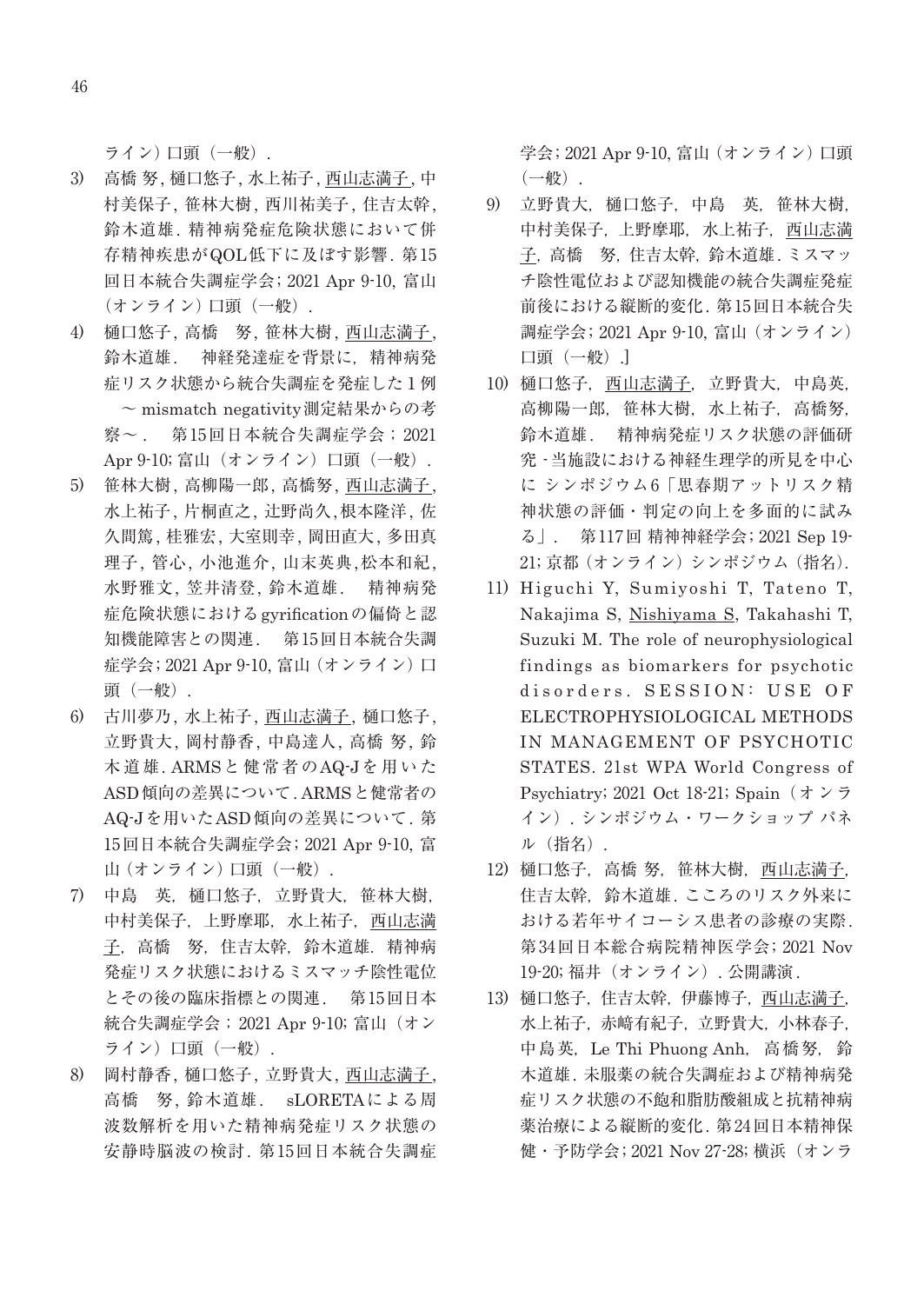イン)口頭(一般).

14) 中島 英,樋口悠子,立野 貴大,笹林大樹, 水上祐子,西山志満子,高橋 努, 鈴木道雄. ミスマッチ陰性電位による初回エピソード統 合失調症の寛解予測.第 51回日本臨床神経 生理学会;2021 Dec 12-16; 仙台(オンライ ン)口頭(一般).

#### 【座長】

1) 桂 雅宏,西山志満子. シンポジウム6 「ARMS症例から学ぶ ~早期介入の灯光を目 指して~」第 24回日本精神保健・予防学会; 2021 Nov 27-28; 横浜 (オンライン).

【研究発表その他】

1) 笹林大樹, 高橋努, 高柳陽一郎, 根本清貴, 上 野摩耶, 古市厚志, 樋口悠子, 水上祐子, 西 山志満子, 小林春子, Tien Viet Pham, 野 口京, 鈴木道雄. 統合失調症およびAt-risk mental stateにおけるデフォルトモードネッ トワークの安静時機能的結合の変化. RCIBS seminar; 2021 Jun 28; 富山.

### 【講演】

- 1) 西山志満子. コロナ禍におけるストレスマネ ジメント.令和2年度黒部市生涯学習フェス ティバル; 2021 Jan 31. 黒部.
- 2) 西山志満子. 大学生活におけるストレスイベ ントとメンタルヘルス. 令和3年度経済学部 新入生学生生活オリエンテーション;2021 Apr 7. 富山.
- 3) 西山志満子. 長引くコロナ禍でのストレスマ ネジメント.富山大学 2021年度 特別公開オ ンラインセミナー"人"と"地"の健康を科 学する大学; 2021 Jun 5. 富山.
- 4) 西山志満子. 新型コロナウイルスがもたらす 心理的影響とストレスマネジメント. 令和 3年度 小学校教育課程夏季研修会(保健部 会); 2021 Jul 28. 砺波.
- 5) 西山志満子. 学生の心の不調を早期に発見す るには ―問題が大きくなる前に―. 都市デザ イン学部 令和3年度 学生生活に関する FD研 修会;2021 Nov 17. 富山.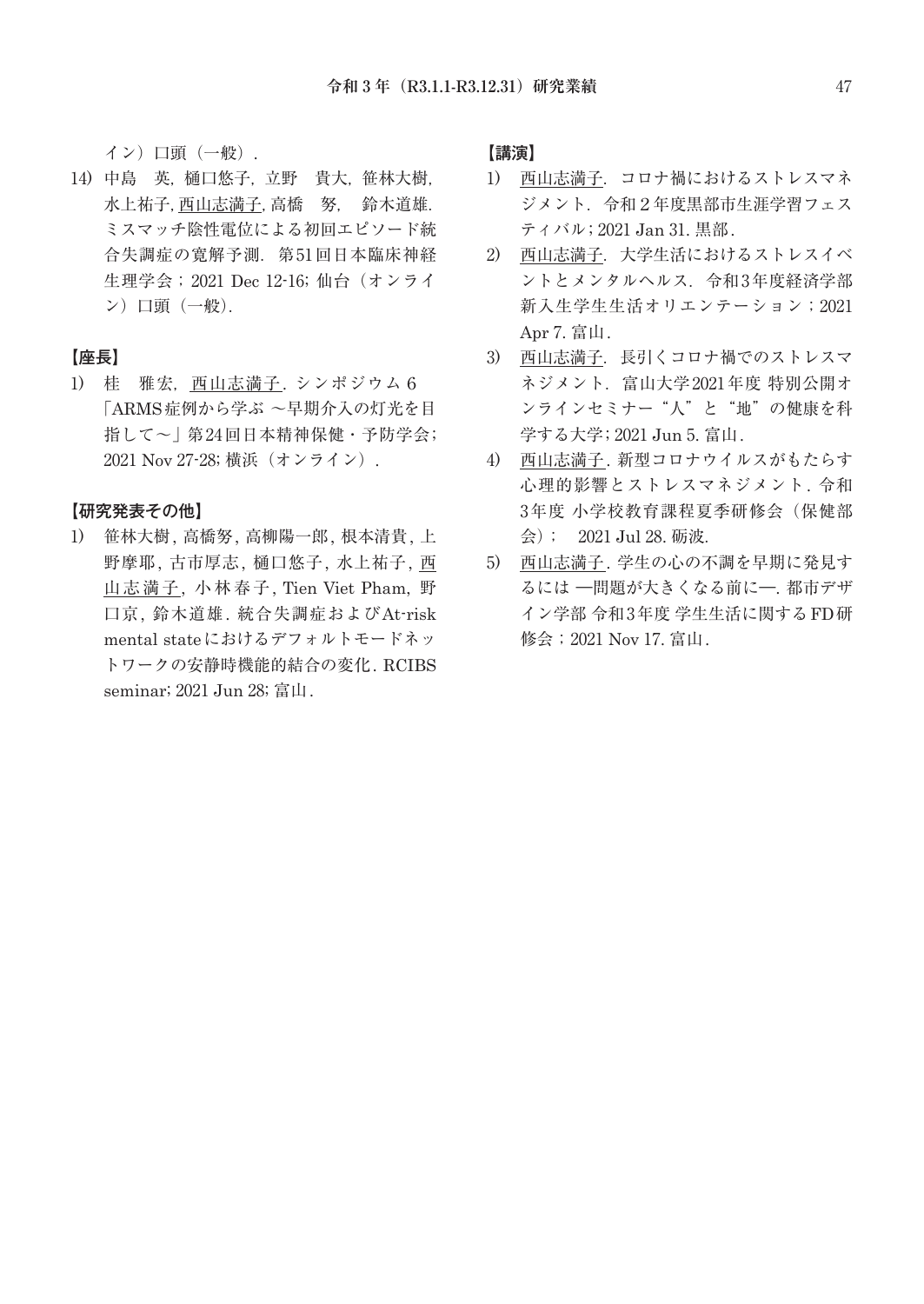## **杉谷キャンパス**

|            |   |   | 分室長· 教授 (併) |   | 山本 | 善裕 | Yoshihiro Yamamoto |
|------------|---|---|-------------|---|----|----|--------------------|
| 准          |   | 教 |             | 授 | 石木 | 学  | Ishiki Manabu      |
| 看          |   | 護 |             | 師 | 高倉 | 一恵 | Kazue Takakura     |
| 看          |   | 護 |             | 師 | 野口 | 寿美 | Hitomi Noguchi     |
| 癸          | 認 | 心 | 理           | 師 | 荊澤 | 昔中 | Takafumi Barazawa  |
| 公認心理師(非常勤) |   |   |             |   | 柴野 | 泰子 | Yasuko Shibano     |

#### 石 木 学

### 【原 著】

1) 三原 弘, 廣川慎一郎, 伊井みず穂, 若杉雅 浩, 帯田孝之, 石木 学, 岸 裕幸, 北啓一 朗, 関根道和, 足立雄一. コロナ禍での新入 生蘇生講習会と基本的診療技能実習. 医学教 育. 2021 ; 52:187-192

#### 【学会報告】

- 1) 岩田 実, 加村 裕, 朴木 久恵, 石木 学, 八木 邦公, 戸邉 一之. 血中アミロイドA(SAA)は 糖尿病腎症と関連する. 第 65回日本糖尿病学 会年次学術集会. 2021 May 20-22 ; 富山(オ ンライン)
- 2) 石木 学,安井真希,近岡有貴,新村康華, 朴木久恵,八木邦公,戸邉一之. 糖尿病療養 指導士が協働して実践する多職種連携教育. 第8回日本糖尿病療養指導学術集会. 2021 July 24-25 ; (オンライン)
- 3) 石木 学,八木邦公,戸邉一之. 2020年度 NPO法人とやま糖尿病療養支援機構の活動 報告. 第8回日本糖尿病療養指導学術集会. 2021 July 24-25 ; (オンライン)
- 4) 石木 学,三原 弘,関根道和,廣川慎一郎, 稲寺秀邦,足立雄一. 多職種連携授業に対す る医学生の視点の多様性の検討. 第 53回日本 医学教育学会大会. 2021 July 30-31 ;(オン ライン)
- 5) 三原 弘, 石木 学, 廣川慎一郎, 関根道和, 足立雄一. 新時代の遠隔ハンズオンセミナー 卒前ハンズオン教育のオンライン化と学

習者評価の挑戦. 第 53回日本医学教育学会大 会. 2021 July 30-31 ;(オンライン)

- 6) 竹村京子, 三原 弘, 岡部圭介, 石木 学, 関 根道和, 峯村正実. 地域枠・特別枠学生向け キャリア形成支援に新型コロナウイルス感染 拡大が与えた影響. 第 53回日本医学教育学会 大会. 2021 July 30-31 ;(オンライン)
- 7) 木戸敏喜, 三原 弘, 和田暁法, 田尻和人, 村 上 純, 石木 学, 廣川慎一郎, 関根道和, 足 立雄一. 臨床実習中のmini-CEXにより医学 生と指導医は臨床推論を学習課題として認 識する. 第 53回日本医学教育学会大会. 2021 July 30-31 ;(オンライン)
- 8) 三原 弘, 長谷川仁志, 石丸裕康, 網谷真理 恵, 土屋静馬, 中川 晋, 小 靖彦, 倉島 庸, 西屋克己, 松島加代子, 田川まさみ, 木戸敏 喜, 高村昭輝, 石木 学, 廣川慎一郎, 関根道 和, 北島 勲. ウィズコロナ社会における臨 床検査医学教育の重要性 卒前・卒後の一貫 した臨床検査医学教育 アウトカム基盤型教 育からの視点. 第 68回日本臨床検査医学会学 術集会. 2021 Nov.12-14 ; 富山(オンライン)

【その他】

- 1) 石木 学. 振り返りによる気づきの促進を意 識したプログラム改善の実践. 第 79回医学教 育セミナーとワークショップ. 2021 May 22- 23 ; (オンライン)
- 2) 石木 学. ~もっと知ろう,糖尿病のこと~ 糖尿病予防のための基礎知識. 大沢野保健福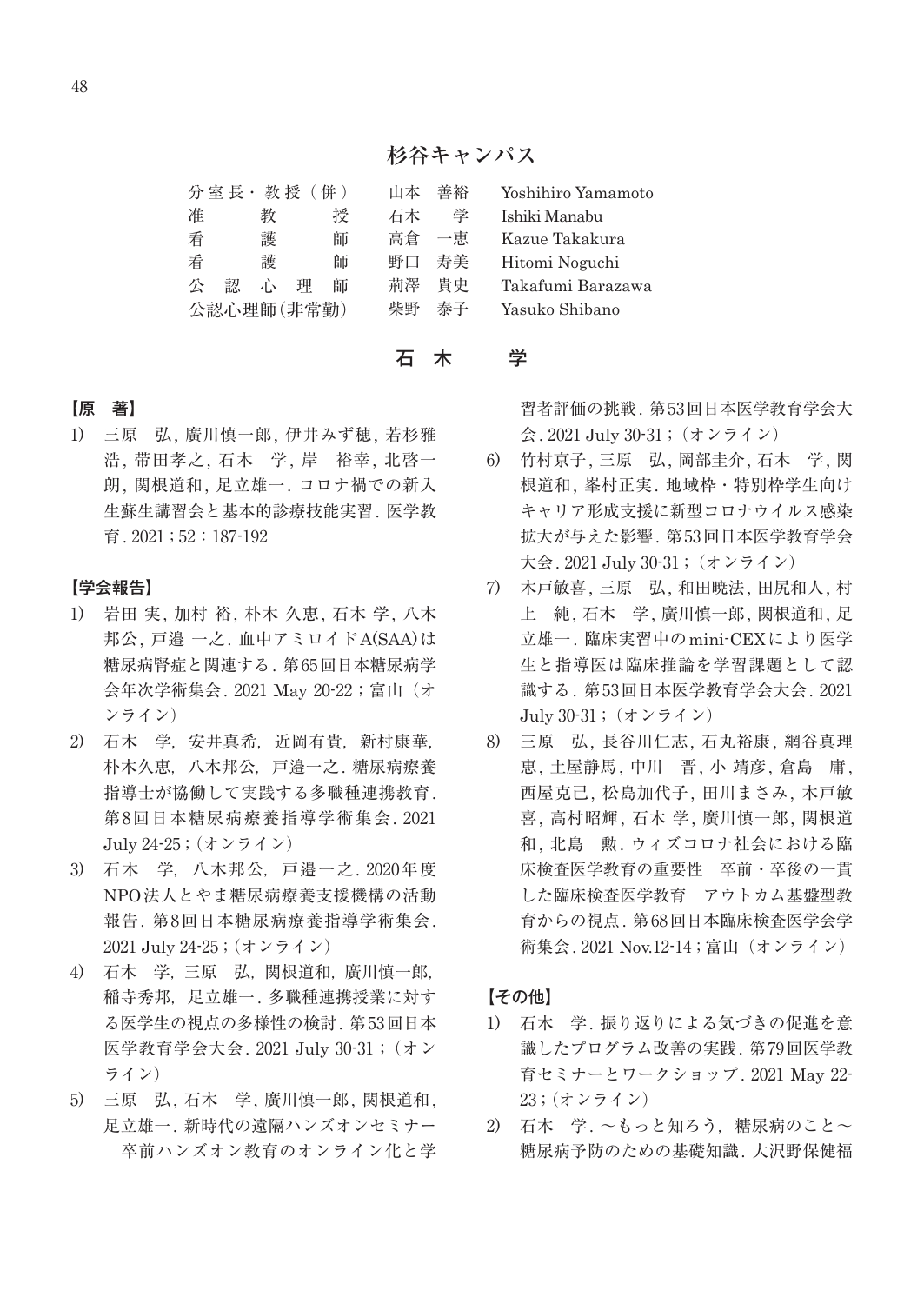祉センター . 2021 Nov 10 ; 富山.

- 3) 石木 学. ナースのための静脈注射指導者研 修. 富山大学附属病院看護部セミナー . 2021 Dec. 3; 富山
- 4) 石木 学. 糖尿病の概念. 富山大学附属病 院看護部専門領域セミナー「糖尿病看護」. 2021 Dec. 17 ; 富山